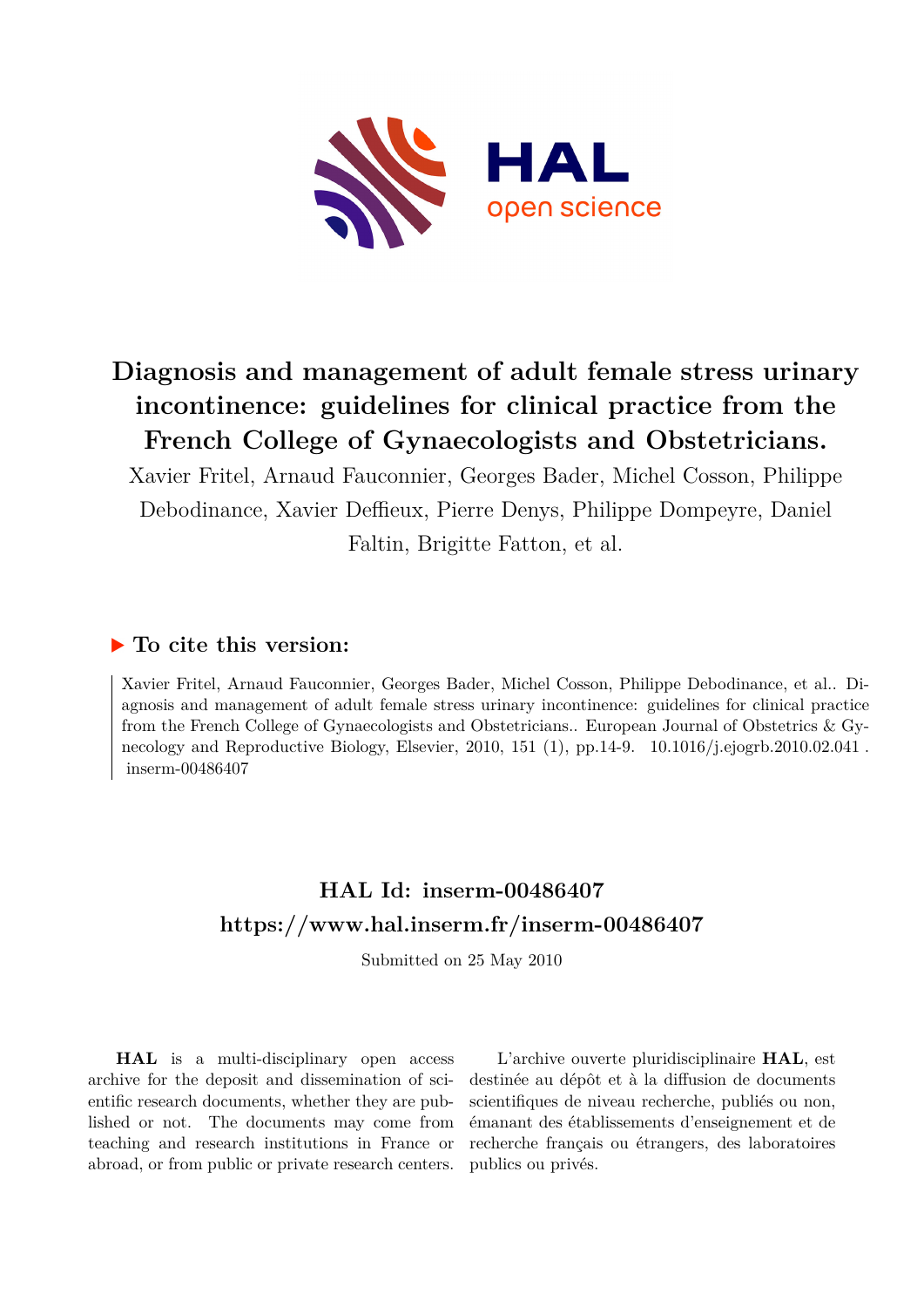## Title:

Diagnosis and management of adult female stress urinary incontinence.

Guidelines for clinical practice from the French College of Gynaecologists and Obstetricians.

## Authors:

Xavier Fritel, Arnaud Fauconnier, Georges Bader, Michel Cosson, Philippe Debodinance, Xavier Deffieux, Pierre Denys, Philippe Dompeyre, Daniel Faltin, Brigitte Fatton, François Haab, Jean-François Hermieux, Jacques Kerdraon, Pierre Mares, Georges Mellier, Nathalie Michel-Laaengh, Cédric Nadeau, Gilberte Robain, Renaud de Tayrac, and Bernard Jacquetin.

## Correspondence

Dr Xavier FRITEL

Service de Gynécologie et Obstétrique, CHU Jean Bernard, F-86021 POITIERS CEDEX, France

Tel +335 49 44 39 45

Fax +335 49 44 39 10

[fritel.xavier@orange.fr](mailto:fritel.xavier@orange.fr)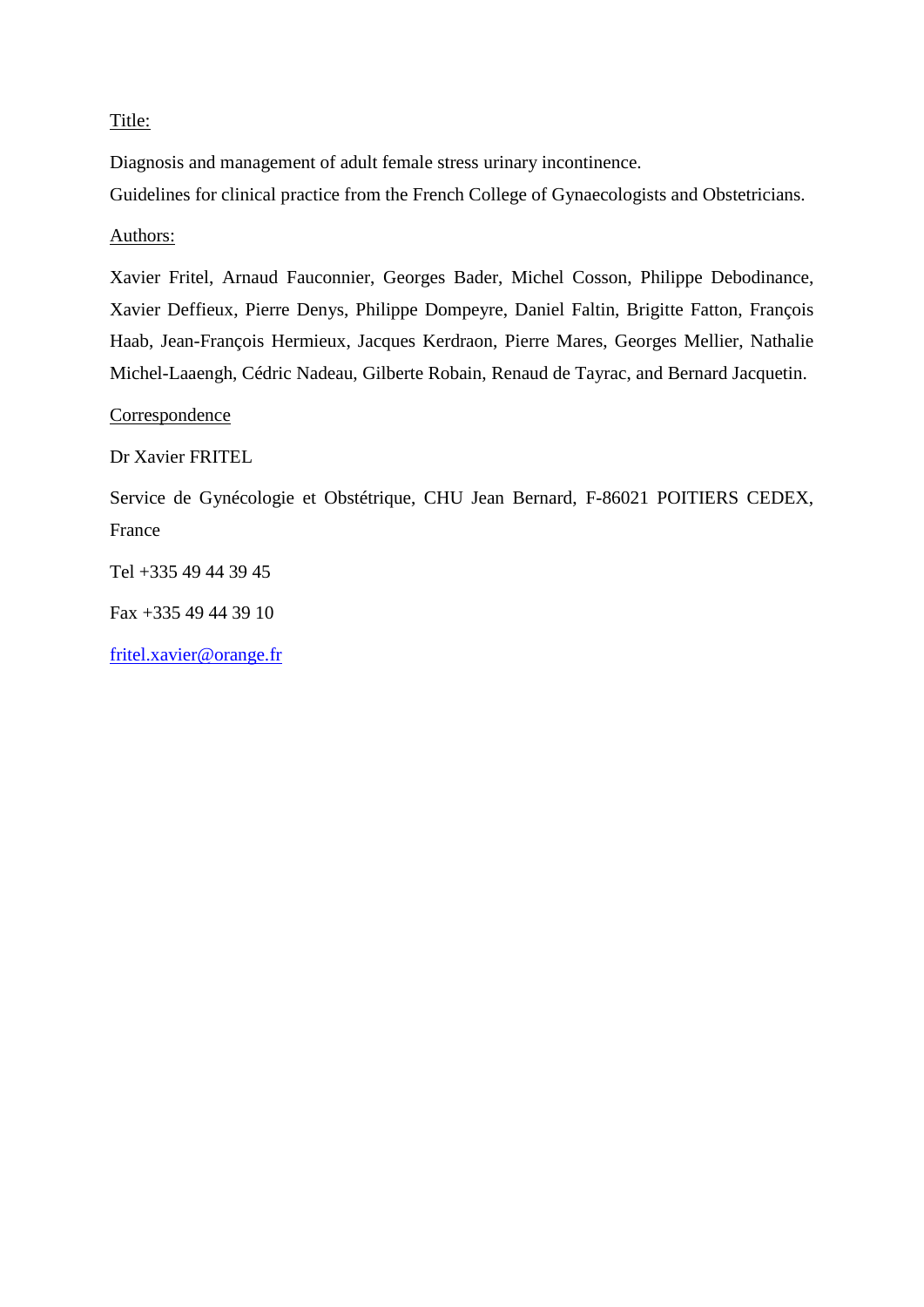## **Condensation**

The guidelines address for female stress incontinence, diagnosis, conservative and surgical treatment, surgery complications, and association with pregnancy, postpartum, old age, and pelvic organ prolapse.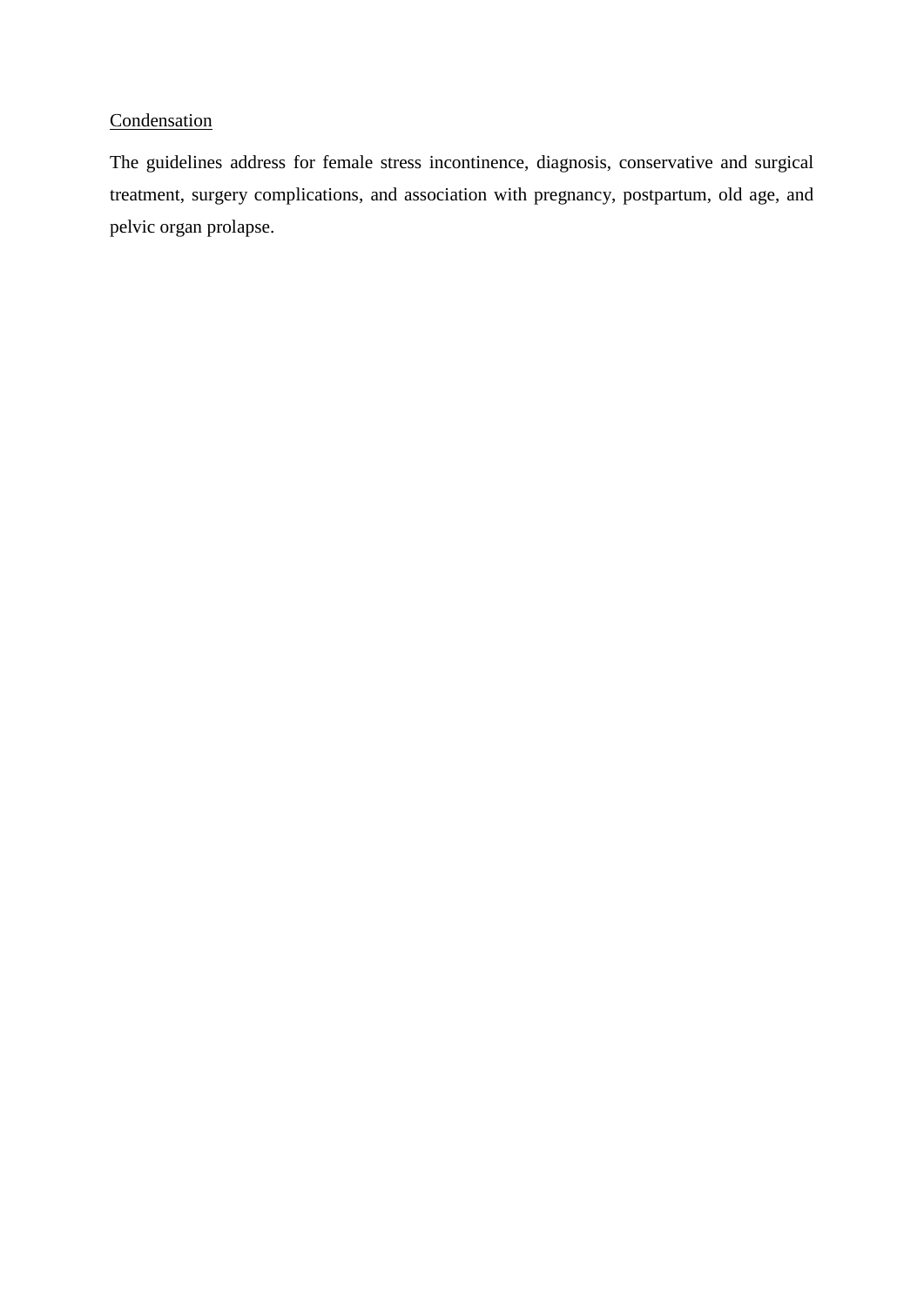#### Abstract

Diagnosis and management of adult female stress urinary incontinence.

Guidelines for clinical practice from the French College of Gynaecologists and Obstetricians.

X. Fritel, A. Fauconnier, G. Bader, M. Cosson, P. Debodinance, X. Deffieux, P. Denys, P. Dompeyre, D. Faltin, B. Fatton, F. Haab, J.-F. Hermieux, J. Kerdraon, P. Mares, G. Mellier, N. Michel-Laaengh, C. Nadeau, G. Robain, R. de Tayrac, and B. Jacquetin.

Urinary incontinence is a frequent affliction in women and may be disabling and costly {LE1}. When consulting for urinary incontinence, it is recommended that circumstances, frequency and severity of leaks be specified {Grade B}. The cough test is recommended prior to surgery {Grade C}. Urodynamic investigations are not needed before lower urinary tract rehabilitation {Grade B}. A complete urodynamic investigation is recommended prior to surgery for urinary incontinence {Grade C}. In case of pure stress urinary incontinence, urodynamic investigations are not essential prior to surgery provided the clinical assessment is fully comprehensive (standardised questionnaire, cough test, bladder diary, postvoid residual volume) with concordant results {PC}. It is recommended to start treatment for stress incontinence with pelvic floor muscle training {Grade C}. Bladder training is recommended at first intention in cases with overactive bladder syndrome {Grade C}. For overweight patients, loss of weight improves stress incontinence {LE1}. For surgery, sub-urethral tape (retropubic or transobturator route) is the first line recommended technique {Grade B}. Suburethral tape surgery involves intraoperative risks, postoperative risks and a risk of failure which must be the subject of prior information {Grade A}. Elective caesarean section and systematic episiotomy are not recommended methods of prevention for urinary incontinence {Grade B}. Pelvic floor muscle training is the treatment of first intention for pre- and postnatal urinary incontinence {Grade A}. Prior to any treatment for an elderly woman, it is recommended to screen for urinary infection using a test strip, ask for a bladder diary and measure postvoid residual volume {Grade C}. It is recommended to carry out a cough test and look for occult incontinence prior to surgery for pelvic organ prolapse {Grade C}. It is recommended to carry out urodynamic investigations prior to pelvic organ prolapse surgery when there are urinary symptoms or occult urinary incontinence {Grade C}.

#### Key-words:

stress urinary incontinence, pelvic organ prolapse, urodynamic investigation, pelvic floor muscle training, sub-urethral tape.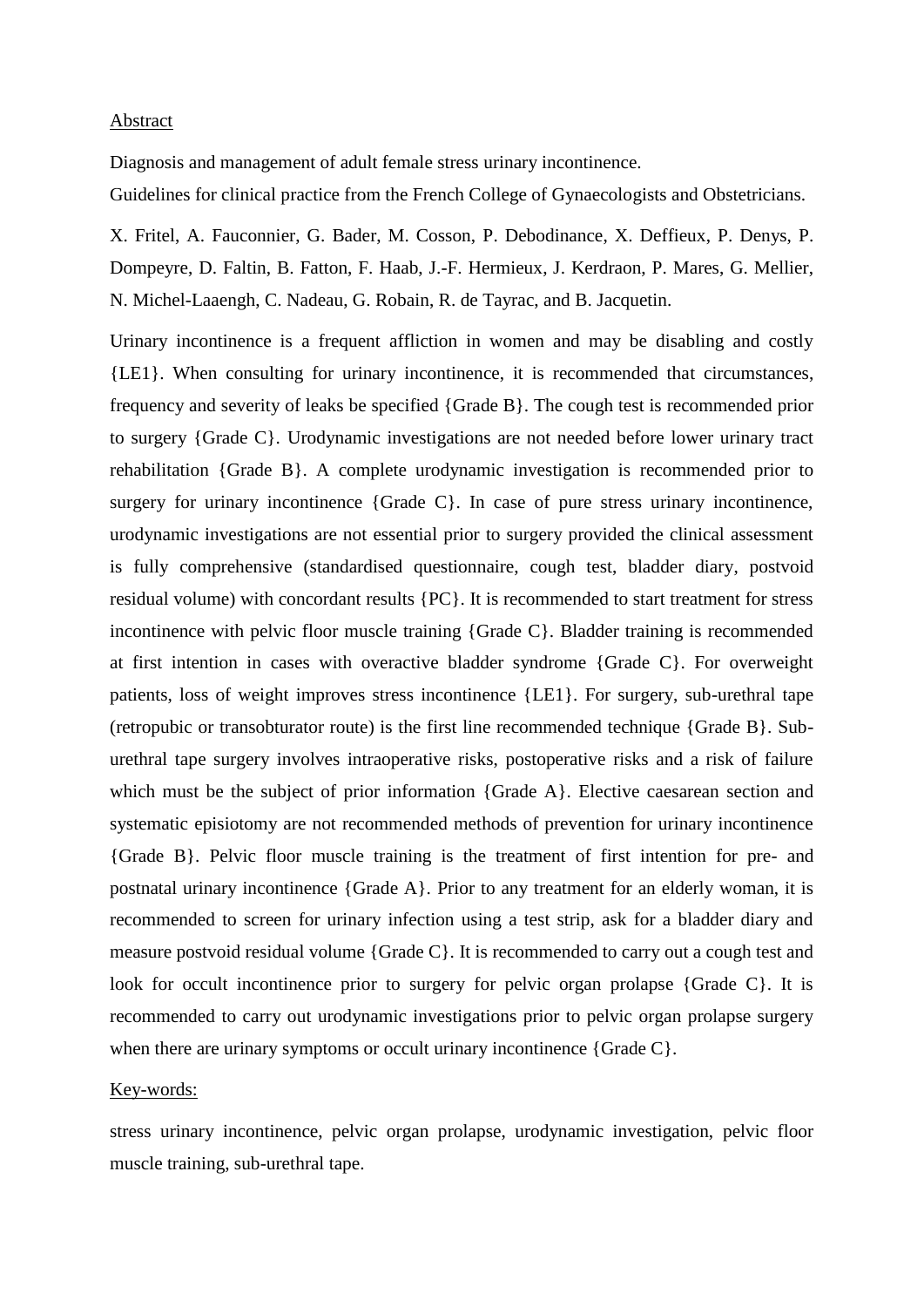## *Introduction*

The rapid development of medical techniques and abundance of scientific publications makes it difficult for the clinician to assimilate everything and draw conclusions. For example, during the year 2009, 274 articles about stress urinary incontinence surgery in female were published and referenced in PubMed. One of the consequences is the risk of considerable variations in practices, some of which may be unnecessary or even inappropriate.

Female urinary stress incontinence is a frequent, disabling and costly pathology. Over the past 10 years surgical treatment for this condition has been transformed by the advent of suburethral sling surgical technique. Recommendations on the subject have already been drawn up by several scientific societies or institutions, such as the International Consultation on Incontinence, International Continence Society, International UroGynecological Association, American College of Obstetricians and Gynecologists, Society of Obstetricians and Gynaecologists of Canada, European Urologic Association, French Urological Association, National Institute for Clinical Excellence, or National Institute of Health. The intention of the French College of Gynaecologists and Obstetricians (CNGOF) is that our approach should be complementary to these previous undertakings. To this end we have chosen the approach based on guidelines for good clinical practice defined by the French High Authority for Health (HAS - Haute Autorité de Santé)<sup>1</sup> and limited our subject to adult females without any neurological pathology and, where possible, to stress urinary incontinence.

## *Method*

The sponsor (French College of Gynaecologists and Obstetricians - CNGOF) appointed a multidisciplinary organisation committee tasked with defining the exact questions to be put to the expert authors, to choose these experts, follow them up and draft the synthesis of recommendations resulting from their work. The questions concerned risk factors and consequences of female urinary incontinence, its diagnosis and clinical assessment, urodynamic investigations, conservative treatment, surgical treatment, complications of suburethral tape surgery, urinary incontinence during pregnancy and the postpartum period, in elderly women, and the association of pelvic organ prolapse and urinary incontinence. The experts analysed the scientific literature on the subject in order to answer the questions raised. For each question, each overview of validated scientific data was associated with a level of evidence established according to the quality of available data, using the working framework defined by the HAS (LE1: Very powerful randomised comparative trials, meta-analysis of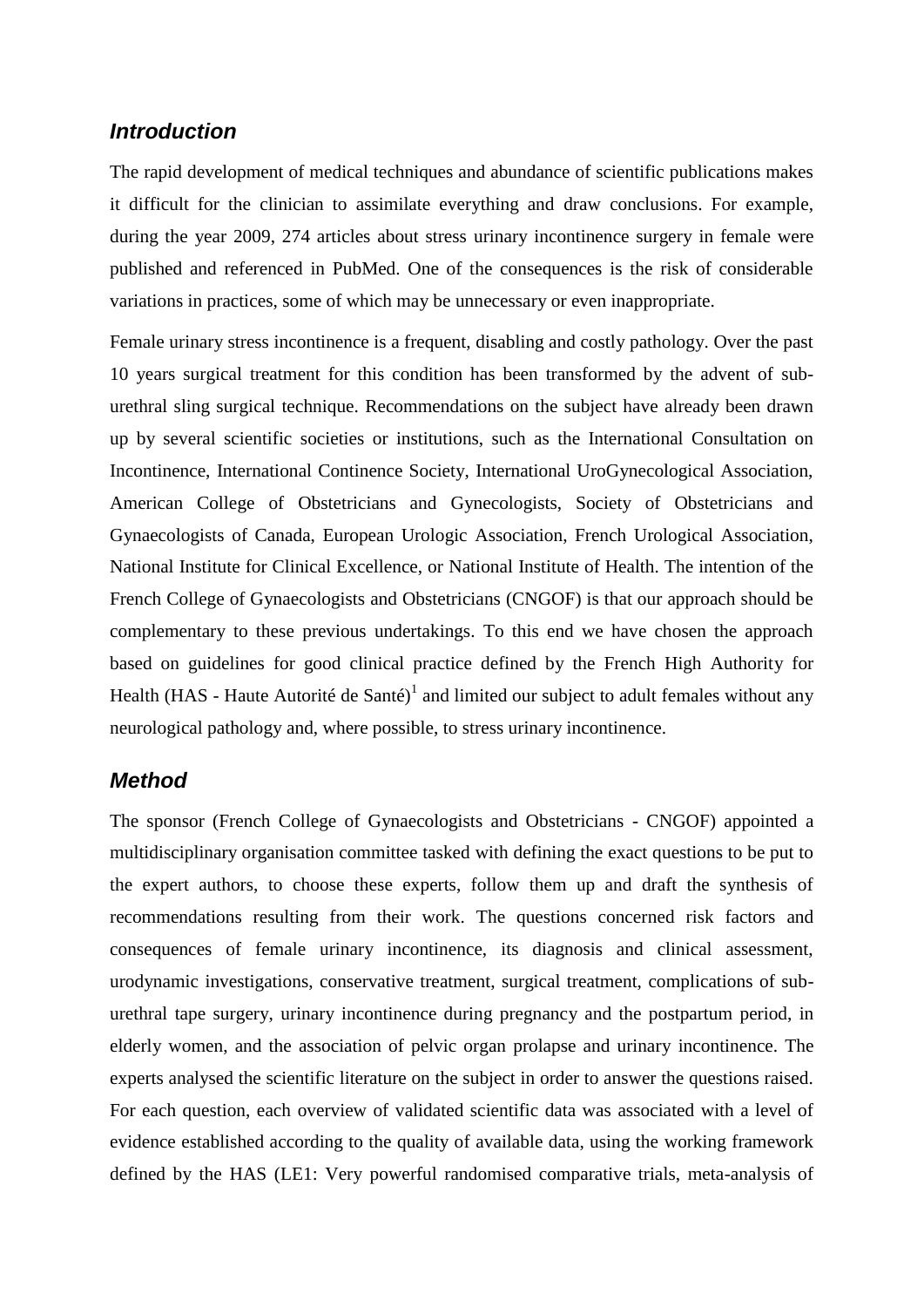randomised comparative trials; LE2: Not very powerful randomised trials, well-run non randomised comparative studies, cohort studies; LE3: case-control studies; LE4: nonrandomised comparative studies with large biases, retrospective studies, transversal studies, series of cases). Concerning questions of prevalence, diagnosis and prognosis, the levels of evidence were set according to the working framework proposed by the University of Oxford Centre for Evidence Based Medicine (www.cebm.net). The synthesis of recommendations was drafted by the organising committee based on the replies given by the expert authors. Each recommendation for practice was allocated a grade which not only depends on the level of evidence, but also on the feasibility and ethical factors. Grade A represents the scientifically established evidence; grade B represents a scientific presumption; grade C is based on a low level of evidence, generally founded on LE3 or LE4. In the absence of any conclusive scientific evidence, some practices have nevertheless been recommended on the basis of agreement between all the members of the working group (professional consensus, PC). Cases of professional consensus have been kept to the strict minimum.

All the texts along with the synthesis of recommendations were reviewed by persons not involved in the work, i.e. practitioners in the various specialities concerned and working in varying situations (public, private, university, or non-university establishments). Once reviewing had been completed, changes were made. The methods, texts by the expert authors, synthesis of recommendations together with the introduction by the President, Bernard Jacquetin, have already been published in French in a special number of the CNGOF  $i$ ournal.<sup>2-13</sup>

## *Synthesis of recommendations*

The term urinary incontinence describes the complaint of involuntary loss of urine. Urinary incontinence is a frequent affliction in adult women and may be disabling and costly  ${LE1}$ . The main types are stress urinary incontinence, urge incontinence, and mixed incontinence. Stress urinary incontinence describes loss of urine during exertion, coughing or sneezing. Urge incontinence is involuntary loss of urine preceded or accompanied by a strong desire to pass urine. Mixed urinary incontinence is the association in variable proportions of stress and urge incontinence. There is not always a correspondence between urinary symptoms and physical/pathological mechanisms.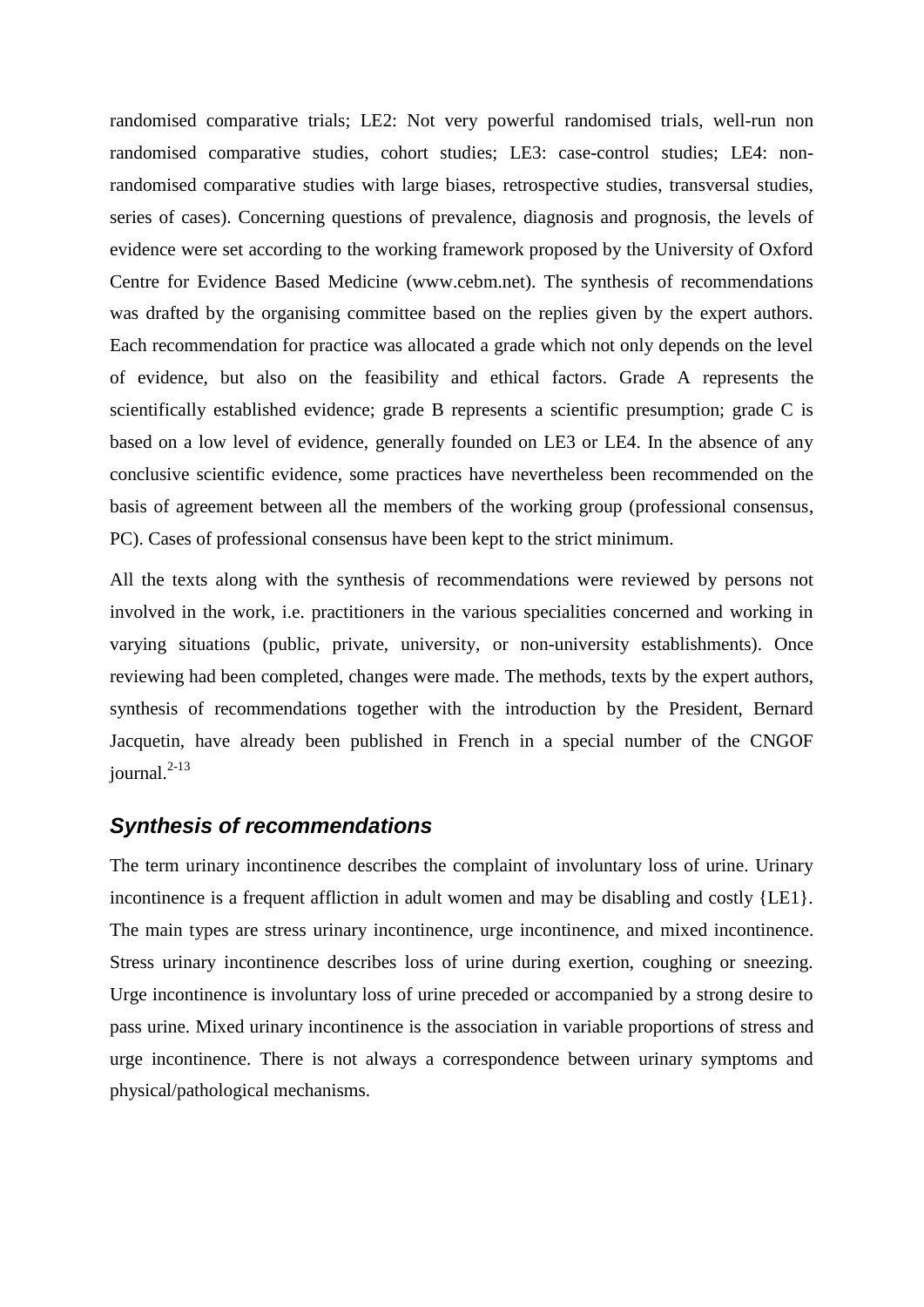### **1 Assessment of female urinary incontinence**

#### **1.1 Clinical assessment of female urinary incontinence**

The severity of urinary incontinence can be assessed by various methods such as a urinary symptoms questionnaire, frequency/volume chart (bladder diary), quality of life questionnaire, or pad-test {LE2}. A 3-days bladder diary provides the means for assessing voiding frequency and volume together with the frequency of leaks {LE2}.

In a patient consulting for urinary incontinence, it is recommended that the circumstances, frequency and severity of leaks of urine be specified {Grade B}. There are questionnaires in French to assess the circumstances of leaks, severity and impact of urinary incontinence. In case of overactive bladder syndrome (urgency, frequency, nocturia, or urge incontinence,) it is recommended to use a bladder diary {Grade C}.

The cough test provides the means for documenting stress urinary incontinence. This clinical test is simple and reproducible {LE4}. A positive cough test carried out with an empty bladder, patient in supine position, tends to indicate an intrinsic urethral sphincter deficiency {LE4}.

The cough test is recommended for documenting stress urinary incontinence prior to surgery {Grade C}. In case of a negative cough test, it is recommended to check the bladder volume and repeat the test, in particular with the patient standing upright {Grade C}.

Clinical methods proposed for assessing urethral mobility are observation, measurement of POPQ point Aa, support manoeuvres and the Q-tip test. Support manoeuvres (sub-urethral and sub-cervical) have not been sufficiently evaluated to enable a decision to be made concerning the surgical prognosis. The Q-tip test is reproducible {LE4}. However, this Q-tip test is not well-correlated with urethral mobility measured by ultrasonography or urethrocystography {LE3}. Poor urethral mobility measured by the Q-tip test or urethrocystography is associated with a higher rate of failure for sub-urethral tape procedures {LE3}. Descent of point Aa in the POP-Q international prolapse classification is not a reliable method for quantifying cervico-urethral hypermobility and is not correlated with the diagnosis of stress urinary incontinence {LE3}.

It is recommended to assess urethral mobility prior to urinary incontinence surgery {Grade C}. It has not yet been established which is the best method for assessing urethral mobility.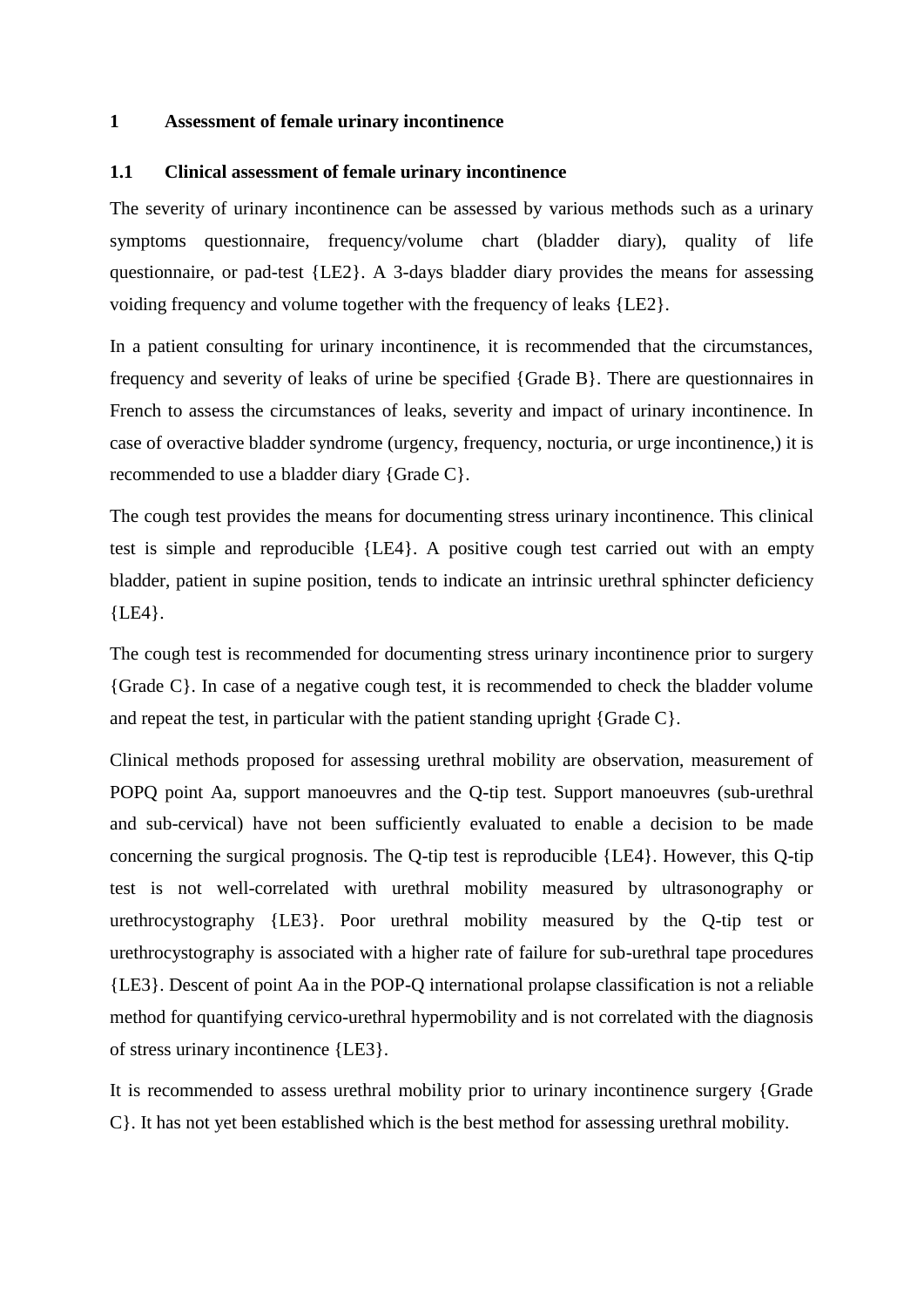Complete clinical assessment of stress urinary incontinence (loss of urine when coughing, laughing or exertion during questioning, a positive cough test, postvoid residual urine volume less than 50 ml, and functional bladder capacity above 400 ml according to the bladder diary) is well-correlated with the urodynamic findings {LE3}.

#### **1.2 Urodynamic investigations**

The fact of carrying out an urodynamic investigation is not associated with better results for conservative treatment of female urinary incontinence {LE2}. Prescription of urodynamic investigations is not needed before lower urinary tract rehabilitation for female urinary incontinence {Grade B}.

Sub-urethral tape procedures for mixed urinary incontinence (with stress incontinence as the predominant symptom) without non-inhibited detrusor contraction found during the urodynamic work-up give results close to those observed for pure stress urinary incontinence {LE3}. Mixed urinary incontinence with urge incontinence predominating, or the presence of detrusor contractions found during cystometry, reduce the success rates with sub-urethral tape procedures {LE3}. Sphincter deficiency found during the urodynamic work-up is not a decisive prognostic factor for the result of a sub-urethral tape procedure {LE3}. A low urine flow rate preoperatively is associated with a higher risk of postoperative voiding dysfunction after sub-urethral tape procedure {LE3}. Urodynamic investigations are not capable of predicting postoperative urge incontinence {LE3}.

A complete urodynamic investigation is recommended prior to deciding on a surgical procedure to correct urinary incontinence {Grade C}. It is notably recommended to carry out an urodynamic investigation in the event of a previous surgical failure {PC}. In case of pure stress urinary incontinence, urodynamic investigations are not essential prior to surgery provided the clinical assessment is fully comprehensive (standardised questionnaire, cough test, bladder diary, establishment of postvoid residual volume) with concordant results {PC}. When the urodynamic work-up is carried out for urinary incontinence in an adult woman with no neurological problems, it should include a free uroflowmetry and a postvoid residual volume measurement, a filling and voiding cystometry, and a urethral profile including maximal urethral closure pressure measurement (MUCP) and Valsalva leak point pressure (VLPP) {Grade C}.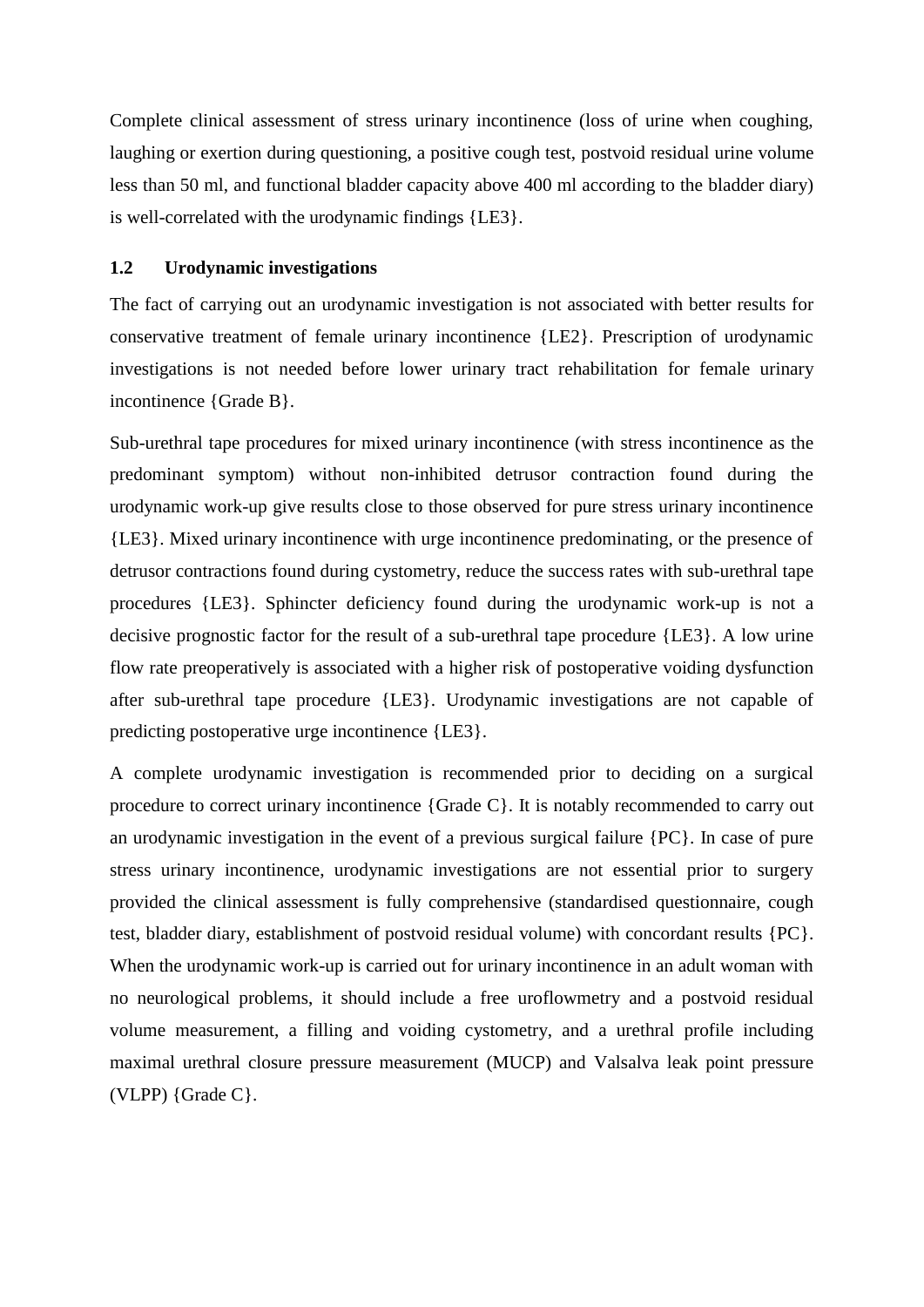## **2 Treatment of female stress urinary incontinence**

## **2.1 Conservative treatment of female stress urinary incontinence**

Conservative treatment of adult female urinary incontinence includes pelvic floor physiotherapy, lifestyle and behavioural therapy, and medication.

## 2.1.1 Treatment of female stress urinary incontinence by bladder or pelvic floor training

Bladder training is efficient for the treatment of female urinary incontinence with overactive bladder syndrome {LE1}. Pelvic floor muscle training give better results than no treatment for female urinary incontinence {LE1}. Vaginal electrostimulation for treatment of female stress urinary incontinence appears to have limited and inferior results compared with pelvic floor muscle training {LE2}.

It is recommended to start treatment for stress or mixed urinary incontinence with pelvic floor muscle training {Grade C}. Bladder training is recommended at first intention in cases with overactive bladder syndrome {Grade C}.

## 2.1.2 Treatment of female stress urinary incontinence using oestrogen

Administration of oestrogen gives inhomogeneous results for urinary continence. Few low power trials with short follow-up have shown an impression of improvement in terms of leaks, which has not been confirmed in large follow-up studies including populations of incontinent or non-symptomatic women {LE1}. At the present time, therefore, the studies do not allow an optimum method of administration, dosage and type of oestrogen to be established for prevention or treatment of incontinence.

The benefits of oral oestrogen therapy alone or combined with progesterone have not been established for the prevention or treatment of urinary incontinence in postmenopausal women {LE2}. Vaginal oestrogen treatment improves urge incontinence and frequency {LE2}. Oral oestrogen treatment is not recommended for treatment or prevention of female stress urinary incontinence {Grade B}. Vaginal oestrogen treatment can be used in postmenopausal women to improve urge incontinence or frequency {Grade B}.

## 2.1.3 Treatment of female stress urinary incontinence using duloxetine

Duloxetine is significantly better than the placebo for improvement of quality of life and of the perception of an improvement {LE1}. Case studies have shown a significant decrease in the number of leakage episodes of the order of 50% during the period of treatment {LE3}. However, on the basis of objective data, a meta-analysis of the pad-test with exertion and the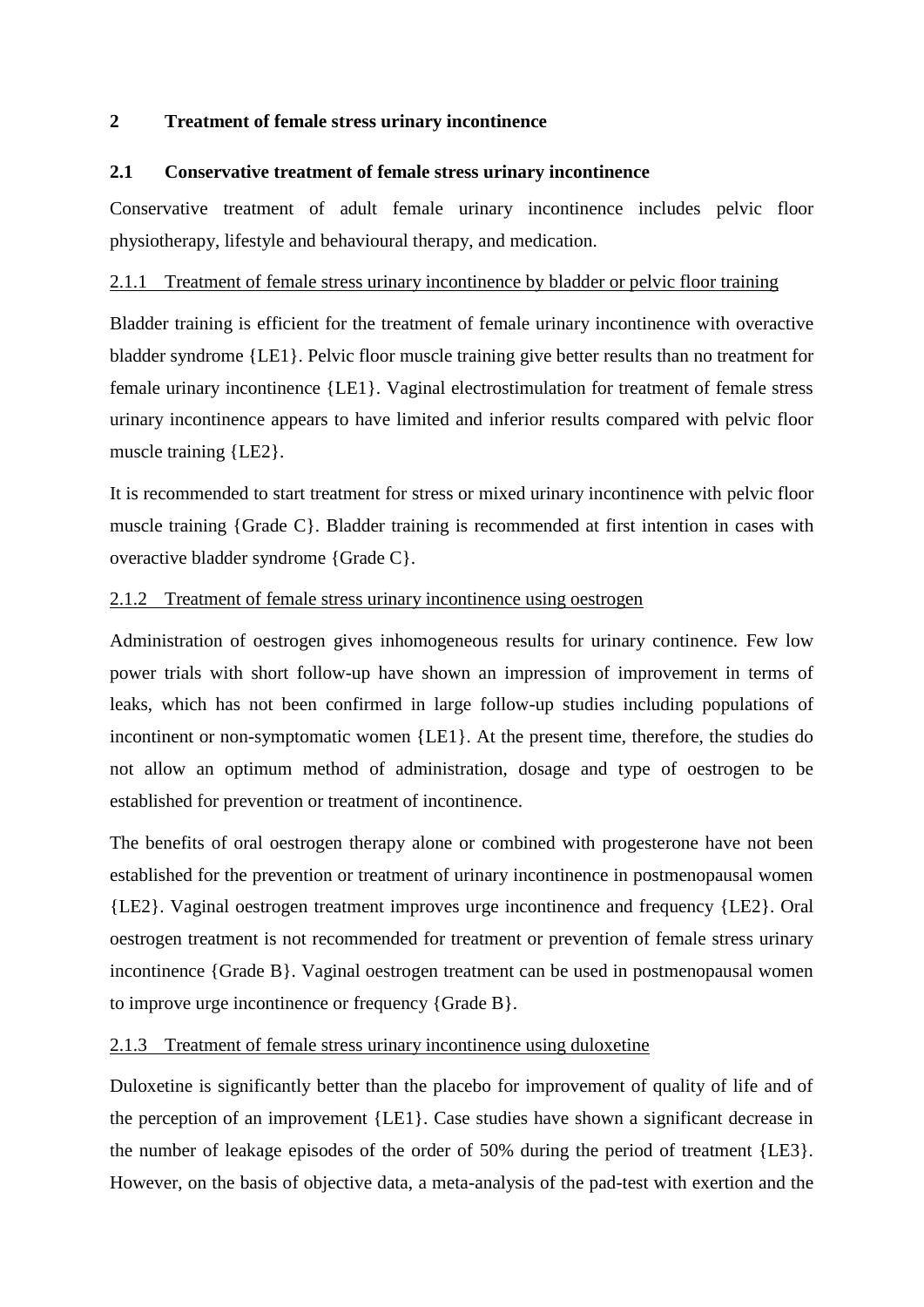24-hour pad-test did not demonstrate any superiority for duloxetine compared with the placebo {LE1}. There are still no evidence whether there is a sustained efficacy during prolonged or after duloxetine administration.

The place of duloxetine in the treatment of female stress urinary incontinence is still not established, and this treatment is not recommended as a first line treatment of urinary incontinence {Grade B}.

### 2.1.4 Treatment of female stress urinary incontinence by hygiene and dietary measures

For overweight patients, loss of weight improves stress urinary incontinence {LE1}. It is recommended to weigh every patient consulting for urinary incontinence and propose management associating dietary measures and physical exercise {Grade A}.

#### **2.2 Surgical treatment at first intention for female stress urinary incontinence**

#### 2.2.1 Surgical procedures

Among the many surgical techniques described to treat female stress urinary incontinence, the techniques used today are sub-urethral tapes (TVT, TOT) and retro-pubic colposuspension (Burch procedure by laparotomy or laparoscopy). Sub-urethral tape techniques and Burch colposuspension by laparotomy give comparable results for urinary continence {LE1}. Objective results for urinary incontinence obtained by laparoscopic colposuspension are slightly inferior to those obtained by sub-urethral tapes, but subjective results are comparable {LE1}. The postoperative course is simpler, shorter, and cheaper with sub-urethral tapes compared to Burch colposuspension by laparotomy or laparoscopy {LE1}.

Concerning sub-urethral tape techniques, the retropubic downside-to-top and topside-to-down routes give similar results {LE2}. The downside-to-top retropubic route gives better results in terms of continence than the transobturator route in case of sphincter deficiency {LE2}. The prepubic route is less efficient for urinary incontinence and involves a greater risk of complications than the other routes {LE2}. Transobturator routes inside-out or outside-in give similar results {LE2}. In the absence of any comparative studies, it is not possible to establish the place for sub-urethral minitapes to treat female urinary incontinence.

For female urinary stress incontinence surgery, sub-urethral tape (retropubic or transobturator route) is the first line recommended technique due to the simpler and shorter postoperative course than Burch colposuspension {Grade B}. Urethral sphincter deficiency does not contraindicate sub-urethral tape surgery {Grade B}. Concerning sub-urethral tape procedures,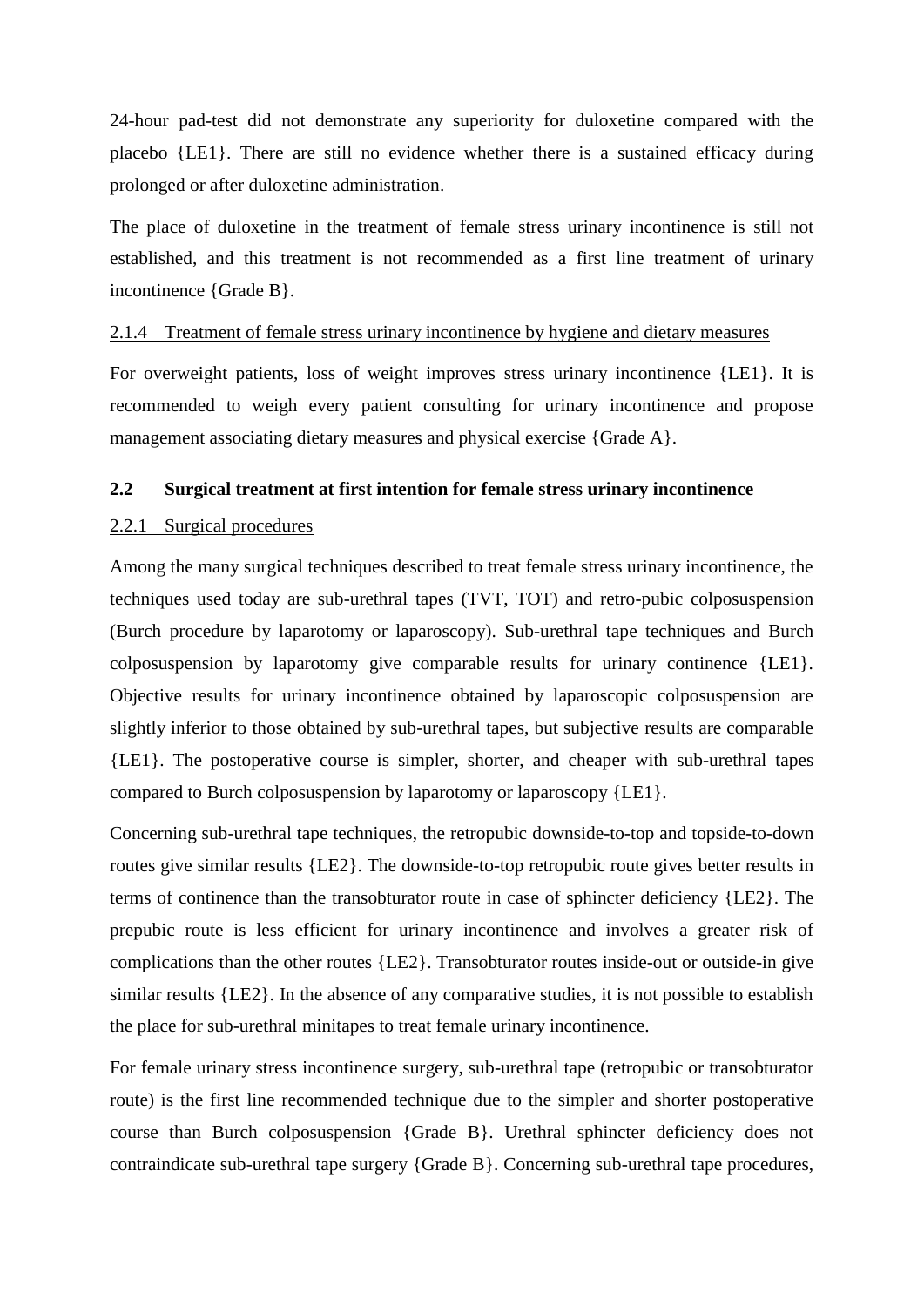both retropubic and transobturator routes have advantages, and it is not possible to recommend a preferred route {Grade B}. Modified sub-urethral tape techniques (minitapes, for example) need to be assessed by comparative clinical trials before being put into general practice {PC}. Surgeons should use implantable materials that comply with AFNOR standard S94-801 which guarantees that preclinical and clinical trials have been carried out prior to marketing {PC}.

Sub-urethral tapes procedures can be carried out under local, locoregional or general anaesthesia {LE1}. Sub-urethral tapes procedures are realisable on a day surgery or traditional hospitalisation basis depending on patient's and surgeon's preferences {Grade C}.

#### 2.2.2 Sub-urethral tape complications

Sub-urethral tape surgery involves intraoperative risks, postoperative risks and a risk of failure which must be the subject of prior information for the patient {Grade A}. Risks such as erosion are specific to the use of non-absorbable materials. The CNGOF offers an information sheet destined for patients due to undergo stress incontinence surgery. Main intraoperative complications of sub-urethral tapes (in terms of frequency or severity) are vaginal, urinary and gastrointestinal tract injuries. Bladder injuries are less frequent with the transobturator than with the retropubic route {LE1}. Concerning the transobturator route, there is a greater risk of vaginal perforation in case of outside-in compared with inside-out passage {LE2}. Main postoperative complications with sub-urethral tapes are voiding dysfunction, urinary tract infection, urgency, pain, and vaginal, bladder or urethral erosion. The transobturator route gives more vaginal erosion than the retropubic route {LE1}. It is recommended to assess the quality of voiding postoperatively in order to screen for voiding dysfunction {Grade C}.

#### **3 Particular circumstances**

#### **3.1 Urinary incontinence during pregnancy and postpartum**

The prevalence of urinary incontinence symptoms increases during pregnancy (between the first and third trimester) then drops spontaneously during the first three months postpartum. This is true for stress and urge incontinence {LE1}. The existence of urinary incontinence prior to pregnancy or the appearance of urinary incontinence during pregnancy is a risk factor for continuation or appearance of urinary incontinence 3 months postpartum and later {LE1}.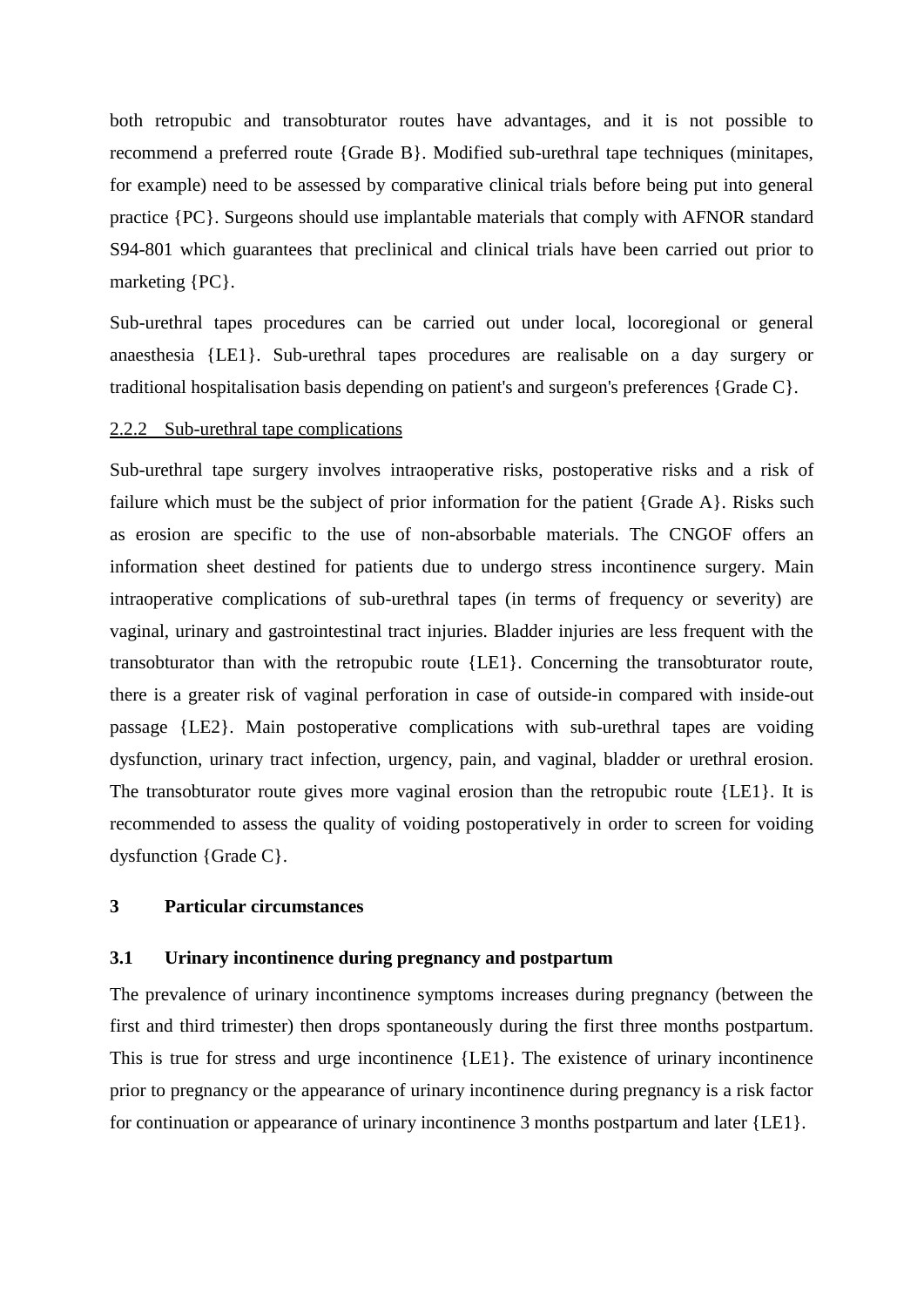Events of vaginal childbirth (position during birth, length of labour, duration of second phase, use of instruments for extraction, episiotomy, epidural or pudendal anaesthesia) have no impact on the appearance or persistence of urinary incontinence during the postpartum period or later {LE2}. At short term, birth by Caesarean section is associated with a lower prevalence and lower incidence of postnatal urinary incontinence {LE2}. At longer term there is insufficient data to draw conclusions {LE2}. Carrying out elective Caesarean section in case of breech presentation at full-term does not reduce the risk of stress urinary incontinence 2 years after birth {LE2}. In pregnant women who have already undergone surgery with suburethral tape, the frequency of postnatal urinary incontinence is not significantly reduced if the birth is by Caesarean section {LE4}.

In case of urinary incontinence during pregnancy and the immediate postpartum period, it is not recommended to carry out specialised investigations {Grade B}. Elective Caesarean section and systematic episiotomy are not recommended methods of prevention for postnatal urinary incontinence, including in women at risk {Grade B}.

Postnatal perineal rehabilitation including pelvic floor training under the direction of a therapist (re-educator or midwife) reduces the prevalence of urinary incontinence at short term (one year postpartum) compared with simple advice about individual pelvic floor exercises {LE1}. However the efficacy of this postpartum rehabilitation at long term has not been demonstrated {LE2}.

Perineal rehabilitation prescribed during pregnancy improves pregnancy urinary incontinence {LE1}, and reduces the frequency of urinary incontinence at 3 months postpartum {LE1}, but on the other hand it does not appear to have any benefits at longer term {LE2}.

Perineal rehabilitation by pelvic floor muscle training is the treatment of first intention for pre- and postnatal urinary incontinence {Grade A}. Preventive perineal rehabilitation is not recommended {Grade C}. Other treatments, whether medical or surgical, must not be proposed at first intention during pregnancy nor during the immediate postpartum period {Grade C}.

## **3.2 Urinary incontinence in elderly women**

The diagnostic and therapeutic approach to urinary incontinence in elderly women must take the age-related changes in the urinary tract and the fragility of the elderly person into account. Age is an independent risk factor for urinary incontinence {LE3}. The prevalence of urge incontinence increases with age. The predominant type of urinary incontinence in elderly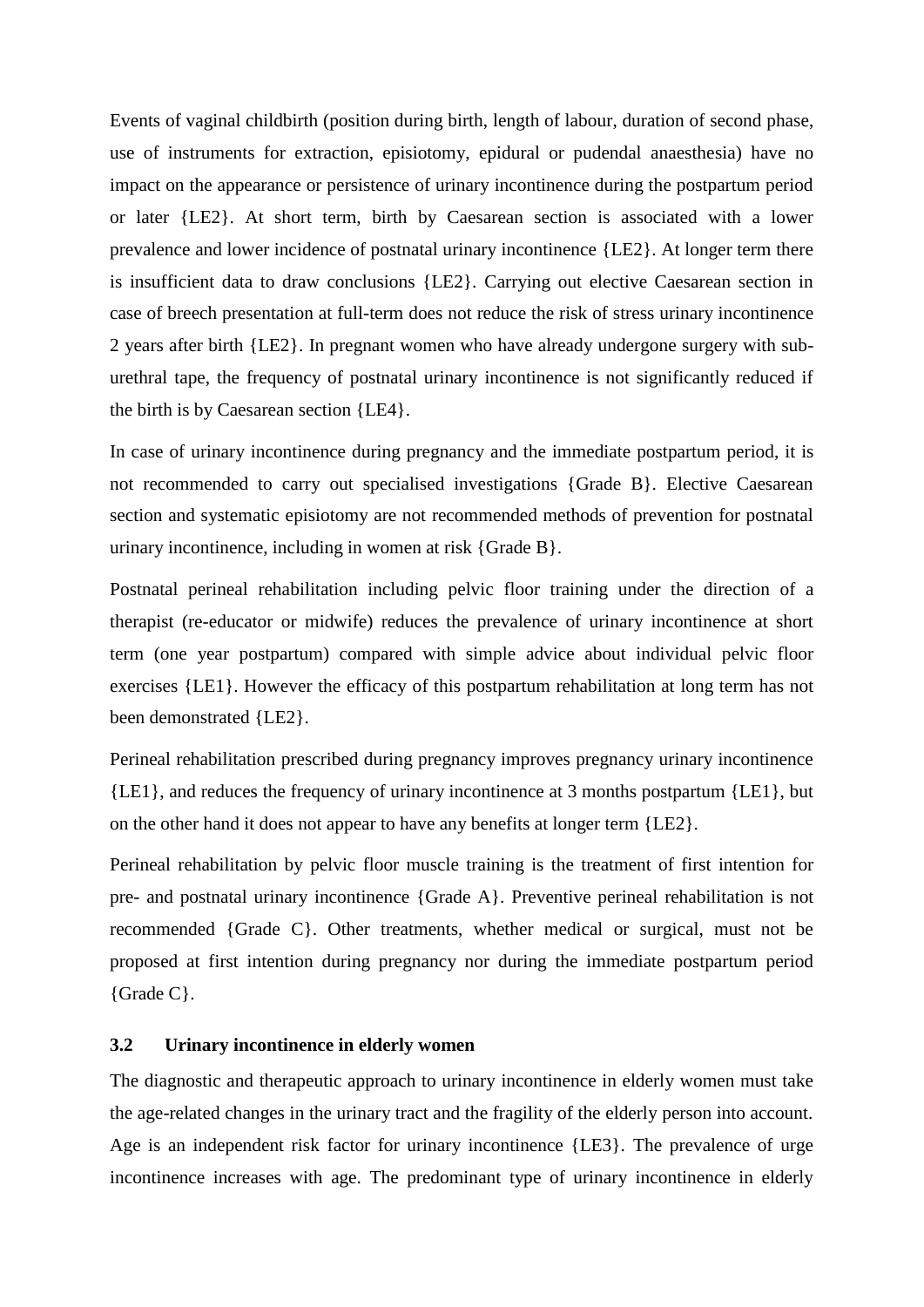women is mixed urinary incontinence {LE1}. The number of voids at night increases with age in women, which can be explained in part by an increase in nocturnal diuresis {LE3}. The existence of postvoid residue is also more frequent {LE3}. If a bladder diary is not feasible, this is an indication of probable difficulty if not impossibility of management {LE4}.

Prior to any treatment decision for an elderly woman, it is recommended to screen for urinary infection using a test strip, ask for a bladder diary and measure postvoid residual volume {Grade C}.

Urinary incontinence in elderly women may be transient, encouraged by triggering factors liable to change, such as a confusion syndrome, a psychological factor, polymedication, excessive diuresis, reduced mobility or terminal constipation {LE2}. It is recommended to look for and if possible correct these triggering factors for urinary incontinence in elderly women {Grade B}.

Persistence of *de novo* urinary incontinence in an elderly woman despite correction of the triggering factors and rehabilitation management is a sign of vulnerability {LE2}. It is recommended to take advice of a geriatrician when vulnerability is identified {Grade C}. The main characteristics of a vulnerable elderly person are age over 85, polymedication, deterioration of cognitive functions, depression, undernutrition, neurosensorial problems, postural instability, lack of physical exercise, loss of independence with respect to every day activities, and social isolation.

The treatment possibilities for urinary incontinence are the same as for younger people when no vulnerability has been detected. For vulnerable, dependent elderly women, behavioural treatment with the help of a bladder diary gives results for diurnal incontinence that may be modest but present advantages due to the innocuity {LE4}. Elderly women who are heavily dependent from the cognitive and/or physical point of view should be managed by nursing methods: programmed voids, physical mobilisation and activity, use of suitable palliatives, regulation of bowel function {LE4}. Anticholinergics have been shown to be effective for urge or mixed incontinence in the female population aged over 65 {LE3}. In vulnerable elderly women, oxybutinin is less efficient for urge incontinence or urge-predominant mixed incontinence {LE3}. Severity of the incontinence, bladder hyposensitivity and cognitive deterioration are factors that reduce the response to treatment {LE2}. Anticholinergics may cause cognitive deterioration in elderly patients who did not suffer from this beforehand {LE2}. The association of anticholinergics with anticholinesterase, used to treat Alzheimer's disease, is not recommended.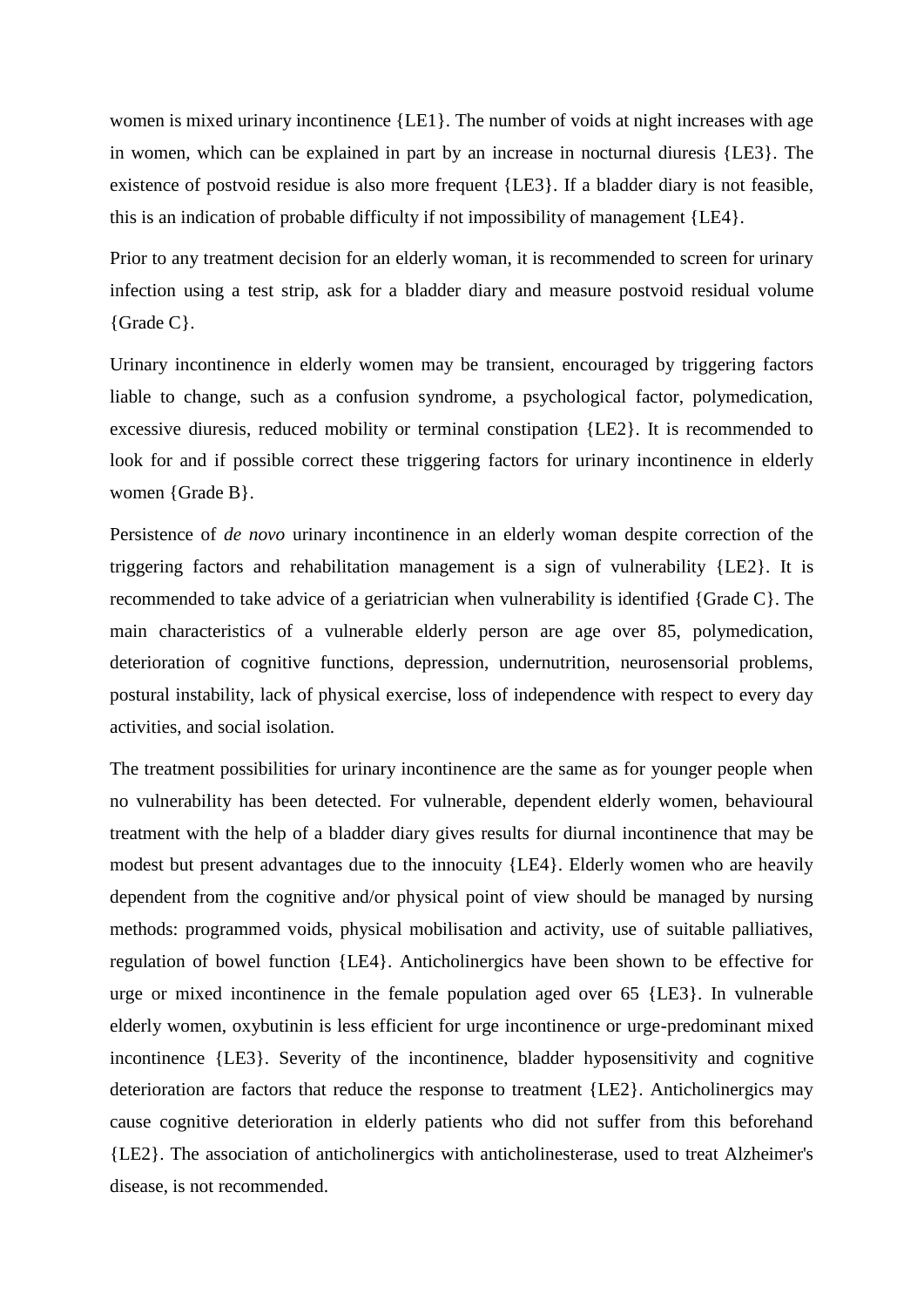Prescription of an anticholinergic for an elderly woman must be accompanied by monitoring for the appearance of deterioration in higher brain functions, constipation, urine retention or restricted food intake {Grade C}.

Desmopressin shows moderate efficacy for nocturia and nocturnal enuresis in incontinent and dependent elderly women {LE3}. It is often responsible for hyponatraemia in elderly people LE3. In France, desmopressin is not authorised for this indication for patients over 65.

#### **3.3 Association or urinary incontinence and pelvic organ prolapse**

Pelvic organ prolapse commonly coexist with lower urinary tract symptoms such as stress urinary incontinence, urge incontinence, or obstructive symptoms. Urge incontinence or obstruction resolve in one out of two cases when the prolapse is corrected {LE2}. Pelvic organ prolapse may mask stress urinary incontinence in a proportion of women ranging from 20% to 70% of cases {LE3}. In women presenting with pelvic organ prolapse without stress urinary incontinence, rate of urodynamic stress incontinence detection is lower with pessary than with speculum prolapse reduction {LE1}. The pessary test has also been suggested to predict the result of prolapse surgery on urinary symptoms. In this indication the predictive value of the pessary test remains unclear {LE3}, and it is not recommended to use it routinely {Grade C}. A positive cough test and the screening of occult stress incontinence may identify patients with an increased risk of postoperative stress incontinence who could benefit from a concomitant anti-incontinence procedure at the time of pelvic organ prolapse surgery {LE4}. It is recommended to carry out a cough test and look for occult incontinence prior to surgery for pelvic organ prolapse {Grade C}. The preoperative urodynamic investigation has a predictive value for the postoperative risk of urge incontinence or voiding dysfunction in case of pelvic organ prolapse surgery {LE4}. It is recommended to carry out urodynamic investigations prior to pelvic organ prolapse surgery when there are urinary symptoms or occult urinary incontinence {Grade C}.

In continent patient who undergo sacrocolpopexy for pelvic organ prolapse carrying out a Burch colposuspension simultaneously reduces the risk of postoperative stress urinary incontinence {LE1}. In women with occult stress urinary incontinence, the association of a sub-urethral tape procedure at the time of prolapse surgery by vaginal route significantly reduces the rate of postoperative stress urinary incontinence {LE2}. Surgery for pelvic organ prolapse carried out simultaneously with sub-urethral tape procedure has no effect on the cure rate for stress urinary incontinence {LE2}.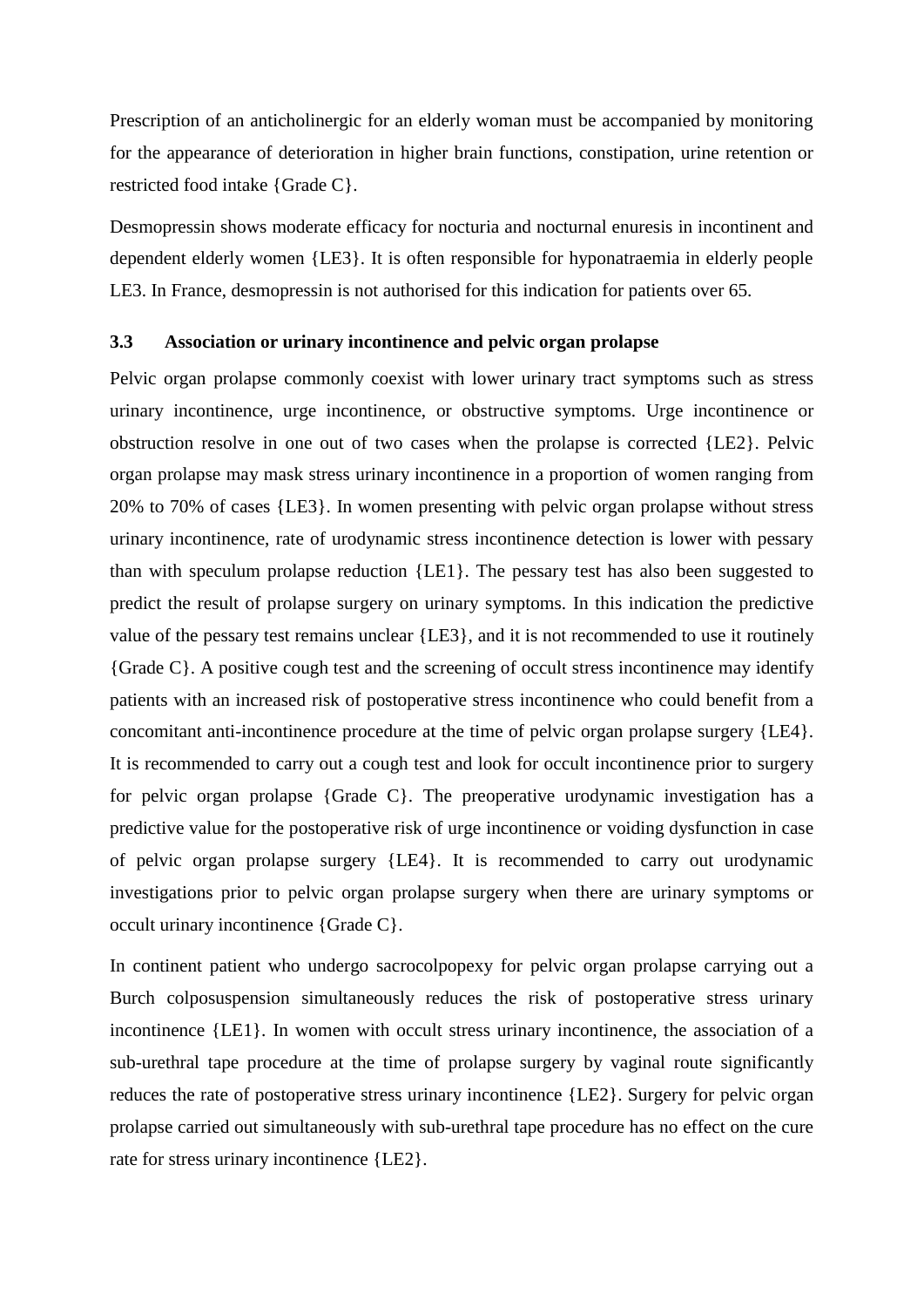In the absence of symptomatic or occult stress urinary incontinence there is no indication for carrying out a surgical procedure to prevent postoperative incontinence {Grade C}. In patient with combined surgery for pelvic organ prolapse and overt stress urinary incontinence, a Burch colposuspension or a sub-urethral tape are the two recommended surgical procedures {Grade C}. In case of pelvic organ prolapse surgery in a woman who also presents symptomatic or occult stress urinary incontinence, the decision to associate a surgical procedure for continence should be taken according to the severity of the stress urinary incontinence, the additional risk factors, the technique chosen and the foreseeable undesirable effects {PC}.